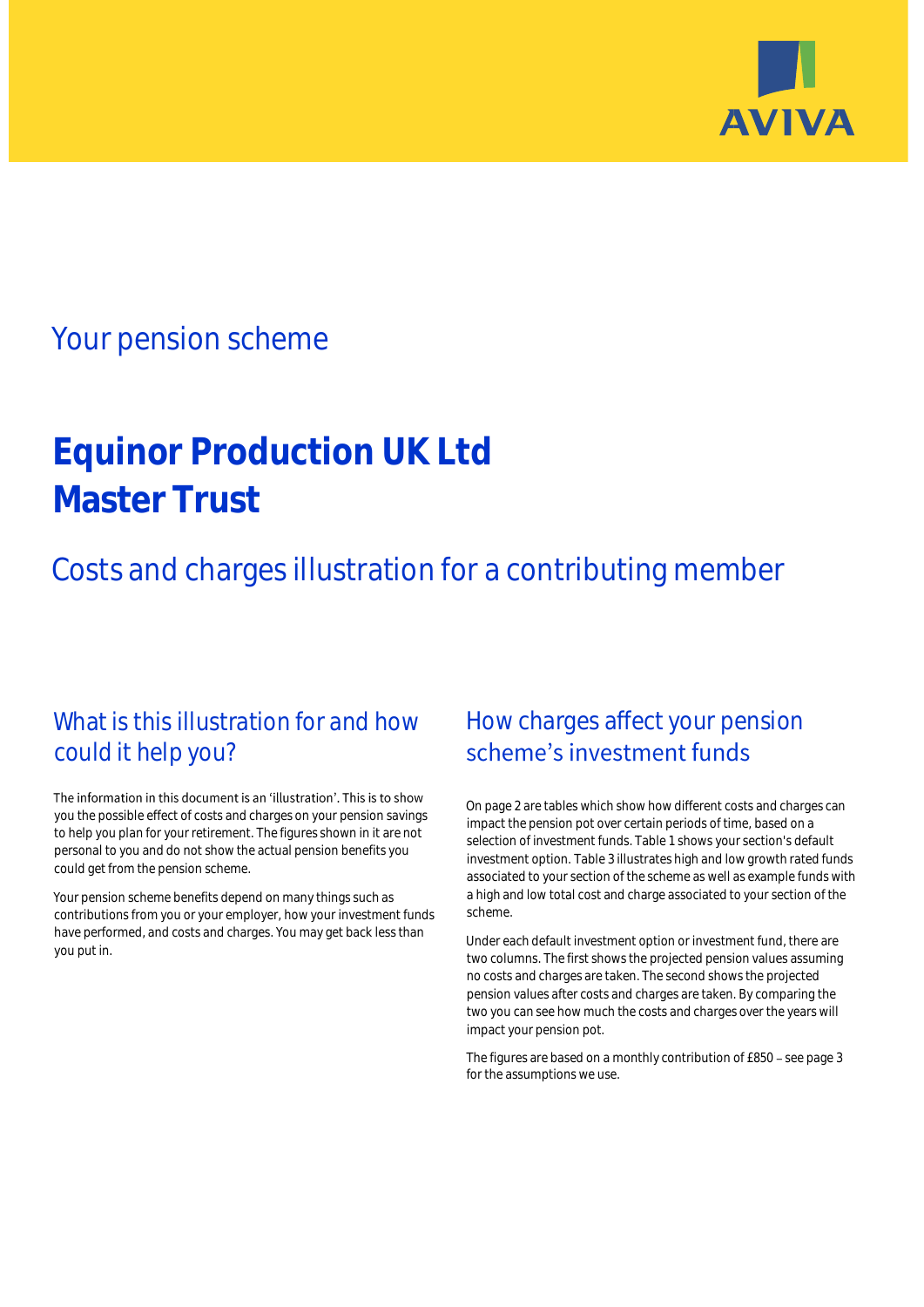| Illustration of effect of costs and charges on the Default Investment Option in<br><b>Equinor Production UK Ltd Master Trust</b> |                                                                                               |                                    |  |  |  |  |  |  |
|----------------------------------------------------------------------------------------------------------------------------------|-----------------------------------------------------------------------------------------------|------------------------------------|--|--|--|--|--|--|
|                                                                                                                                  | <b>My Future</b><br>Assumed growth rate 3.2% (p.a.)<br>Assumed costs and charges 0.45% (p.a.) |                                    |  |  |  |  |  |  |
|                                                                                                                                  |                                                                                               |                                    |  |  |  |  |  |  |
|                                                                                                                                  |                                                                                               |                                    |  |  |  |  |  |  |
| At end of year                                                                                                                   | Projected value assuming no                                                                   | <b>Projected value after costs</b> |  |  |  |  |  |  |
|                                                                                                                                  | costs and charges are taken                                                                   | and charges are taken              |  |  |  |  |  |  |
| $\mathbf{1}$                                                                                                                     | £10,100                                                                                       | £10,100                            |  |  |  |  |  |  |
| $\overline{2}$                                                                                                                   | £20,400                                                                                       | £20,300                            |  |  |  |  |  |  |
| 3                                                                                                                                | £30,800                                                                                       | £30,500                            |  |  |  |  |  |  |
| 4                                                                                                                                | £41,200                                                                                       | £40,800                            |  |  |  |  |  |  |
| 5                                                                                                                                | £51,800                                                                                       | £51,200                            |  |  |  |  |  |  |
| 10                                                                                                                               | £106,000                                                                                      | £104,000                           |  |  |  |  |  |  |
| 15                                                                                                                               | £164,000                                                                                      | £158,000                           |  |  |  |  |  |  |
| 20                                                                                                                               | £225,000                                                                                      | £214,000                           |  |  |  |  |  |  |
| 25                                                                                                                               | £289,000                                                                                      | £272,000                           |  |  |  |  |  |  |
| 30                                                                                                                               | £357,000                                                                                      | £332,000                           |  |  |  |  |  |  |
| 35                                                                                                                               | £428,000                                                                                      | £393,000                           |  |  |  |  |  |  |
| 40                                                                                                                               | £499,000                                                                                      | £452,000                           |  |  |  |  |  |  |
| 45                                                                                                                               | £562,000                                                                                      | £503,000                           |  |  |  |  |  |  |
| 50                                                                                                                               | £615,000                                                                                      | £545,000                           |  |  |  |  |  |  |

÷,

#### **Table 2**

| List of Funds included in the Default Investment Option |                                                                                                            |  |
|---------------------------------------------------------|------------------------------------------------------------------------------------------------------------|--|
| <b>Fund name</b>                                        | <b>Total Cost and</b><br><b>Growth Rate</b><br>Charge (p.a.)<br>(p.a.)<br>0.47%<br>3.60%<br>0.42%<br>2.40% |  |
|                                                         |                                                                                                            |  |
| Av MyM My Future Growth                                 |                                                                                                            |  |
| Av MyM My Future Consolidation                          |                                                                                                            |  |
|                                                         |                                                                                                            |  |
|                                                         |                                                                                                            |  |
|                                                         |                                                                                                            |  |
|                                                         |                                                                                                            |  |
|                                                         |                                                                                                            |  |
|                                                         |                                                                                                            |  |
|                                                         |                                                                                                            |  |
|                                                         |                                                                                                            |  |

**Aviva Life & Pensions UK Limited.**

Registered in England No. 3253947. Registered office: Aviva, Wellington Row, York, YO90 1WR. Authorised by the Prudential Regulation Authority and regulated by the Financial Conduct Authority and the Prudential Regulation Authority. Firm Reference Number 185896. **aviva.co.uk** TEMP GFI NG071309 09/2018